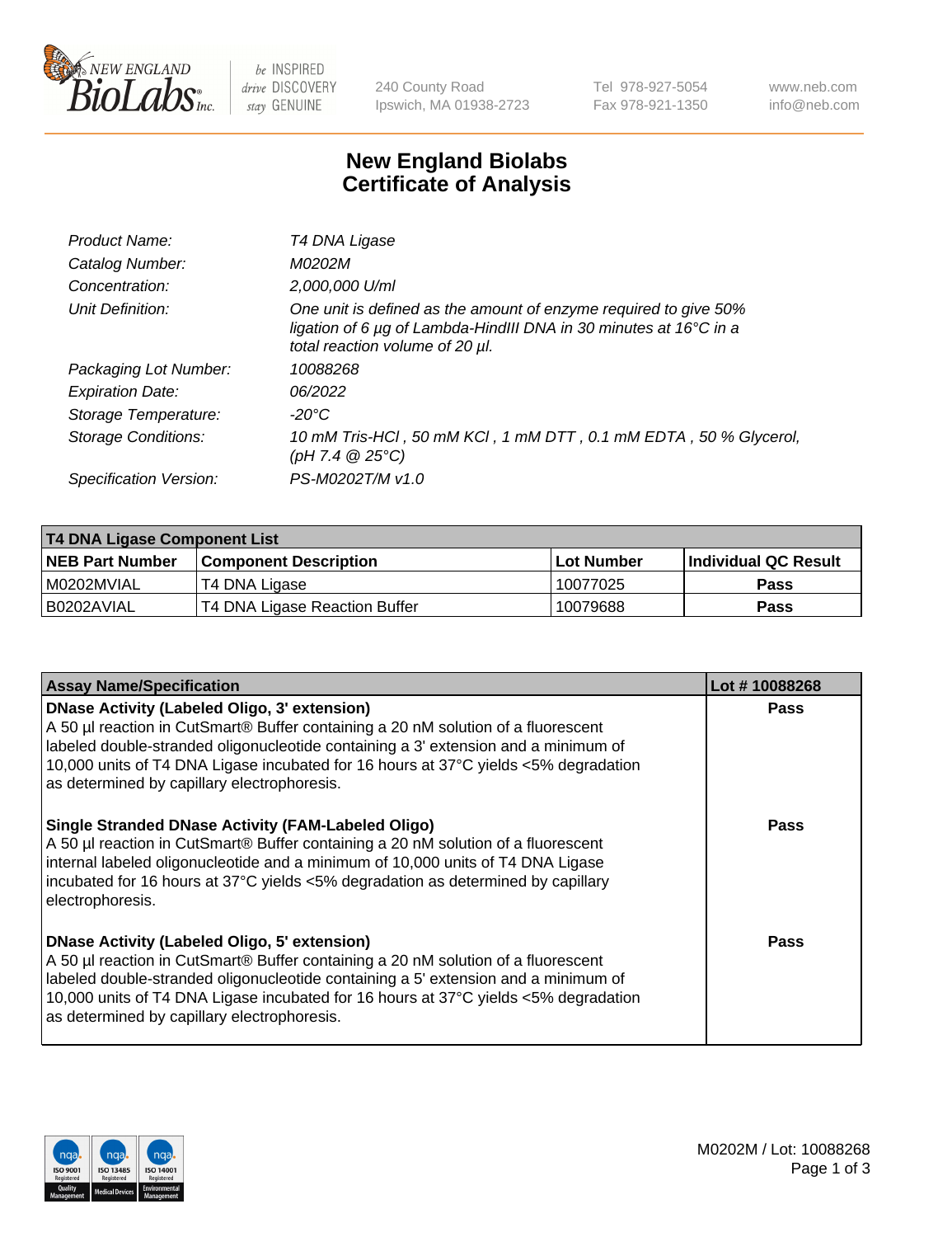

be INSPIRED drive DISCOVERY stay GENUINE

240 County Road Ipswich, MA 01938-2723 Tel 978-927-5054 Fax 978-921-1350 www.neb.com info@neb.com

| <b>Assay Name/Specification</b>                                                                                                                                                                                                                                                                                                                                                                                    | Lot #10088268 |
|--------------------------------------------------------------------------------------------------------------------------------------------------------------------------------------------------------------------------------------------------------------------------------------------------------------------------------------------------------------------------------------------------------------------|---------------|
| Double Stranded DNase Activity (Labeled Oligo)<br>A 50 µl reaction in CutSmart® Buffer containing a 20 nM solution of a fluorescent<br>labeled double-stranded oligonucleotide containing a blunt end and a minimum of<br>10,000 units of T4 DNA Ligase incubated for 16 hours at 37°C yields <5% degradation<br>as determined by capillary electrophoresis.                                                       | Pass          |
| <b>Endonuclease Activity (Nicking)</b><br>A 50 µl reaction in NEBuffer 1 containing 1 µg of supercoiled PhiX174 DNA and a<br>minimum of 2000 units of T4 DNA Ligase incubated for 4 hours at 37°C results in <10%<br>conversion to the nicked form as determined by agarose gel electrophoresis.                                                                                                                   | <b>Pass</b>   |
| <b>Exonuclease Activity (Radioactivity Release)</b><br>A 50 µl reaction in NEBuffer 1 containing 1 µg of a mixture of single and<br>double-stranded [3H] E. coli DNA and a minimum of 2000 units of T4 DNA Ligase<br>incubated for 4 hours at 37°C releases <0.1% of the total radioactivity.                                                                                                                      | <b>Pass</b>   |
| <b>Ligation and Recutting (Terminal Integrity, Digested DNA)</b><br>A 20 µl reaction in 1X T4 DNA Ligase Reaction Buffer containing 2 µg of Lambda<br>DNA-HindIII Digest and a minimum of 4000 units of T4 DNA Ligase incubated for 16<br>hours at 37°C results in >95% ligation of the DNA fragments as determined by agarose<br>gel electrophoresis. Of these ligated fragments, >95% can be recut with HindIII. | Pass          |
| <b>Non-Specific DNase Activity (16 Hour)</b><br>A 50 µl reaction in NEBuffer 1 containing 1 µg of CIP-treated Lambda-HindIII DNA and<br>a minimum of 2000 units of T4 DNA Ligase incubated for 16 hours at 37°C results in a<br>DNA pattern free of detectable nuclease degradation as determined by agarose gel<br>electrophoresis.                                                                               | <b>Pass</b>   |
| <b>Protein Concentration (A280)</b><br>The concentration of T4 DNA Ligase is 2 mg/ml +/- 10% as determined by UV absorption<br>at 280 nm. Protein concentration is determined by the Pace method using the<br>extinction coefficient of 57,675 and molecular weight of 55,292 daltons for T4 DNA<br>Ligase (Pace, C.N. et al. (1995) Protein Sci., 4, 2411-2423).                                                  | <b>Pass</b>   |
| <b>Protein Purity Assay (SDS-PAGE)</b><br>T4 DNA Ligase is ≥ 95% pure as determined by SDS-PAGE analysis using Coomassie Blue<br>detection.                                                                                                                                                                                                                                                                        | Pass          |
| qPCR DNA Contamination (E. coli Genomic)<br>A minimum of 2000 units of T4 DNA Ligase is screened for the presence of E. coli<br>genomic DNA using SYBR® Green qPCR with primers specific for the E. coli 16S rRNA<br>locus. Results are quantified using a standard curve generated from purified E. coli<br>genomic DNA. The measured level of E. coli genomic DNA contamination is ≤ 1 E. coli                   | <b>Pass</b>   |